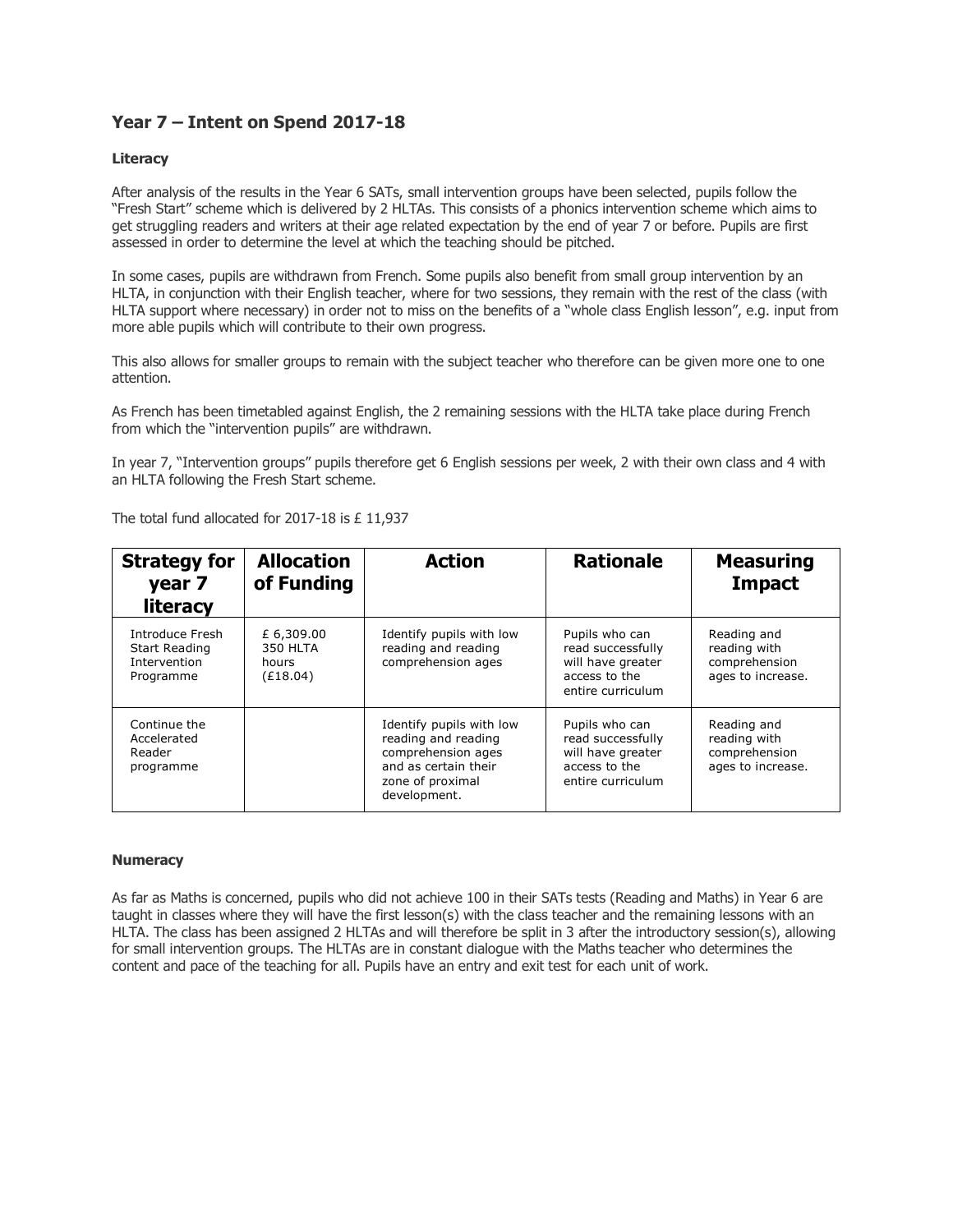| <b>Strategy</b><br>for year 7<br>numeracy | <b>Allocation</b><br><b>of</b><br><b>Funding</b> | <b>Action</b>                                                                             | <b>Rationale</b>                                                                                                                                                                                                                                                                                  | <b>Measuring</b><br><b>Impact</b>                                                                                         |
|-------------------------------------------|--------------------------------------------------|-------------------------------------------------------------------------------------------|---------------------------------------------------------------------------------------------------------------------------------------------------------------------------------------------------------------------------------------------------------------------------------------------------|---------------------------------------------------------------------------------------------------------------------------|
| Small group<br>intervention<br>by HLTA    | £ 5,628.48<br>(8 HLTA<br>hours per<br>week)      | Identify pupils<br>who<br>did not<br>achieve 100 in<br>SATs (Reading<br>and Maths)        | Pupils benefit from subject<br>teacher's input for first<br>session(s)followed by more<br>individual attention from an<br>HLTA. Their particular<br>needs/weaknesses in the<br>subject can be catered for.<br>Pupils who struggle don't feel<br>"different" thanks to the whole<br>class teaching | Pupils make<br>average or above<br>average progress<br>in Maths They feel<br>more confident<br>about their own<br>ability |
| Reduced class<br>sizes                    |                                                  |                                                                                           | Pupils get more input from<br>teacher, those who struggle get<br>more attention and feel less<br>intimidated in a small group.                                                                                                                                                                    | Pupils make<br>average or above<br>average<br>progress(or are<br>on track to reach<br>their end of KS3<br>target).        |
| Fast track<br>group in year<br>8          |                                                  | Identify pupils<br>who<br>performed<br>significantly<br>below<br>expectation in<br>year 7 | Pupils are split 3 ways between<br>1 teacher and 2 HLTAs (first<br>session: input from teacher,<br>followed by small group<br>teaching). Lack of<br>understanding quickly identified<br>and remedied /more individual<br>attention                                                                | Pupils make<br>enough progress<br>to reach their end<br>of KS3 target                                                     |

## **Literacy 2016-2017**

After analysis of the results in the Year 6 SATs, small intervention groups of pupils significantly below expectations, have been selected, pupils follow the "Fresh Start" scheme which is delivered by 2 HLTAs. This consists of a phonics intervention scheme which aims to get struggling readers and writers at their age related expectation by the end of year 7 or before. Pupils are first assessed in order to determine the level at which the teaching should be pitched.

Pupils are withdrawn from 2 of their normal English lessons only. For the other 2 English sessions of the week, they remain with the rest of the class (with ETA support where necessary) in order not to miss on the benefits of a "whole class English lesson", e.g. input from more able pupils which will contribute to their own progress.

This also allows for smaller groups to remain with the subject teacher who therefore can be given more one to one attention.

As French has been timetabled against English, the 2 remaining sessions with the HLTA take place during French from which the "intervention pupils" are withdrawn.

In year 7, "Intervention groups" pupils therefore get 6 English sessions per week, 2 with their own class and 4 with an HLTA following the Fresh Start scheme.

The total fund allocated for 2016-17 is £ 16,000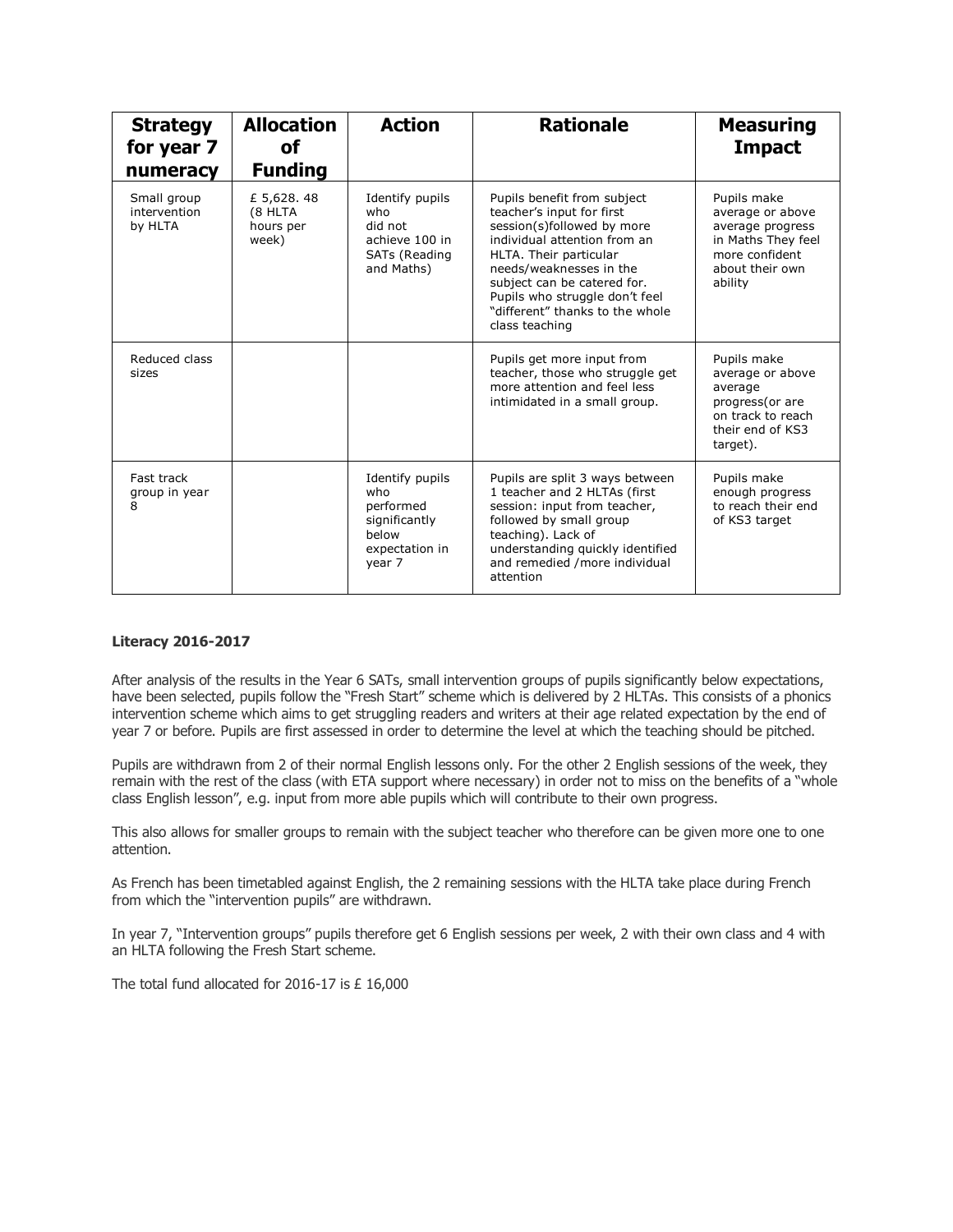| <b>Strategy</b><br>for year<br>7<br>literacy                             | <b>Allocation</b><br>of<br><b>Funding</b>            | <b>Action</b>                                                                                   | <b>Rational</b><br>е                                                                                                                                | <b>Measuring</b><br><b>Impact</b>                                                | <b>Impact RAG</b>                                                                                                                                                                                                                                                                                                                                                                                                                                                                                                                                                                                                                                                                                           |
|--------------------------------------------------------------------------|------------------------------------------------------|-------------------------------------------------------------------------------------------------|-----------------------------------------------------------------------------------------------------------------------------------------------------|----------------------------------------------------------------------------------|-------------------------------------------------------------------------------------------------------------------------------------------------------------------------------------------------------------------------------------------------------------------------------------------------------------------------------------------------------------------------------------------------------------------------------------------------------------------------------------------------------------------------------------------------------------------------------------------------------------------------------------------------------------------------------------------------------------|
| Introduce<br>Fresh Start<br>Reading<br>Interventio<br>n<br>Programm<br>e | £13,271.00<br>526 HLTA<br>hours<br>(£17.49/hou<br>r) | Identify<br>pupils with<br>low reading<br>and reading<br>comprehensio<br>n ages                 | Pupils who<br>can read<br>successfull<br>У<br>will have<br>greater<br>access to<br>the entire<br>curriculum                                         | Reading and<br>reading<br>with<br>comprehensio<br>n ages to<br>increase.         | In English, all pupils<br>on premium catch up<br>made an average of 5<br>points progress<br>(discounting one<br>pupil).Pupils who had<br>some intervention<br>made an average of<br>4.7<br>points<br>progress.(disadvantag<br>ed made 3.9<br>points progress) (pupils<br>were also given<br>intervention in spelling<br>and handwriting)<br>(5 points minus<br>DF) Pupils who<br>followed<br>Fresh Start the whole<br>year made 4.1<br>points progress and<br>their reading age<br>went up by 2 years 1<br>month.<br>(disadvantaged made<br>3.9)<br>Pupils who had<br>intervention in the<br>first term only, made<br>5.8 points progress<br>(disadvantaged made<br>4 points/ 6.5<br>discounting one pupil) |
| Interventio<br>n in<br>Spelling<br>and<br>Handwritin<br>g                | 2 hours x<br>week = $£1$<br>364.22                   | Names of<br>pupils<br>in need of<br>intervention<br>put forward<br>by own<br>English<br>teacher | Pupils will<br>produce<br>work<br>of a better<br>standard<br>in<br>both<br>presentatio<br>n and<br>spelling in<br>all areas of<br>the<br>curriculum | Significant<br>and sustained<br>improvement<br>in<br>handwriting<br>and spelling | Hand writing<br>significantly improved<br>for all pupils receiving<br>intervention<br>(see examples of<br>beginning and<br>end of intervention) All<br>pupils made an<br>average of 5 points<br>progress in<br>English(discounting 1<br>pupil)                                                                                                                                                                                                                                                                                                                                                                                                                                                              |
| Reduced<br>class Sizes                                                   |                                                      | Smaller<br>numbers<br>in all classes                                                            | All catch-<br>up pupils<br>benefit<br>from more<br>attention<br>from<br>teacher                                                                     |                                                                                  |                                                                                                                                                                                                                                                                                                                                                                                                                                                                                                                                                                                                                                                                                                             |
| Continue<br>the<br>Accelerate<br>d Reader                                |                                                      | Identify<br>pupils with<br>low reading<br>and reading<br>comprehensio                           | Pupils who<br>can read<br>successfull<br>y will have<br>greater                                                                                     | Reading and<br>reading with<br>comprehensio<br>n ages to<br>increase.            | Premium Catch-up<br>pupils made an<br>average of 1 year 9<br>months' progress in<br>reading Those who                                                                                                                                                                                                                                                                                                                                                                                                                                                                                                                                                                                                       |